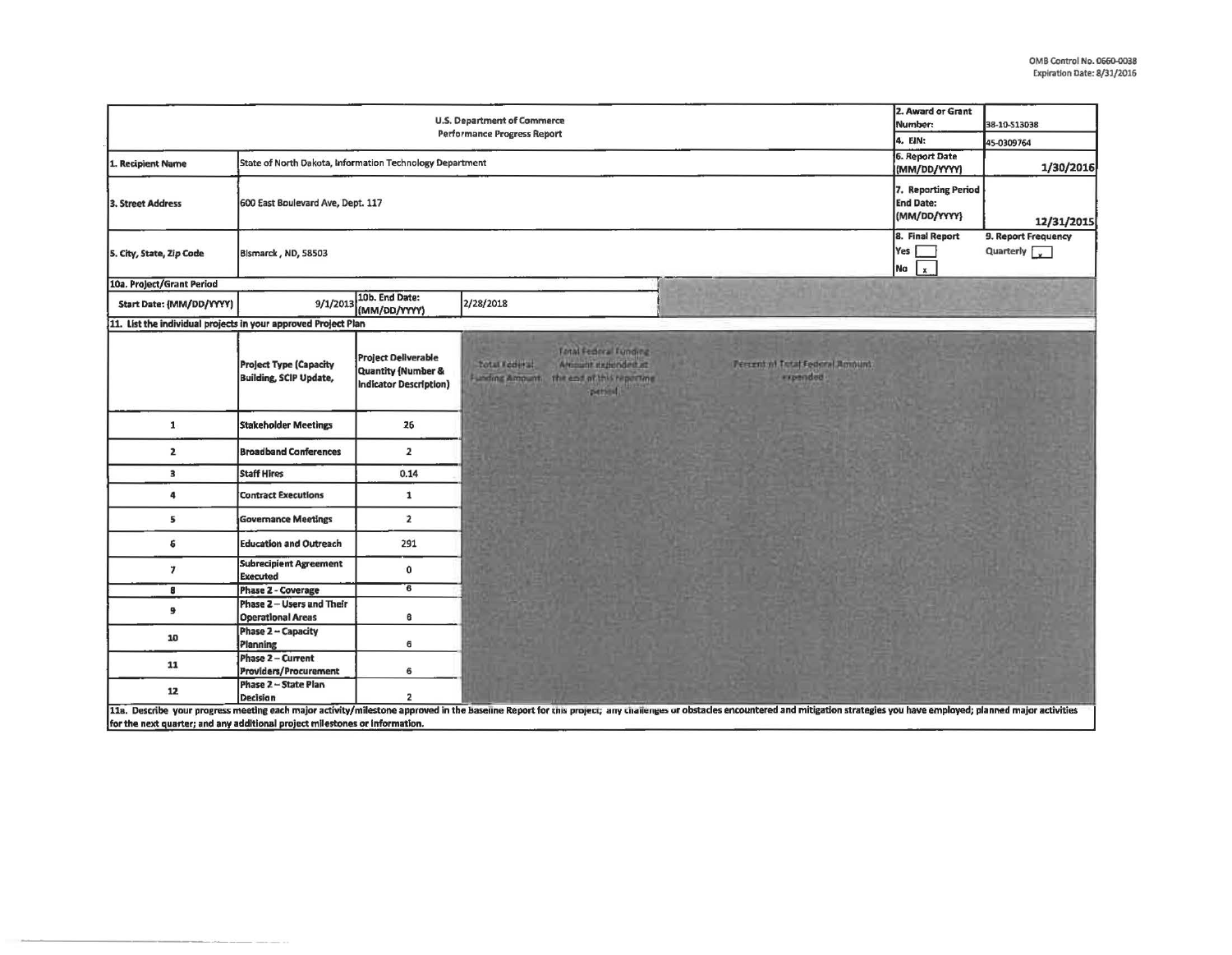Stakeholder Meetings - In Q10, we participated in a statewide workshop hosted by the North Dakota Association of Counties, making a presentation on the status of the FirstNet program to 26 stakeholders consisting of county local law enforcement, Public Safety Answering Point managers, emergency service. providers, administrators, and other county representatives.

Broadband Conferences· Duane Schell and Travis Durick attended the October SPOC conference In Colorado,

Staff Hires - We continue to use the part time services of a program manager, accountant, CIO, CFO, Project Sponsor, Project Management Specialist, and a Procurement Officer; however, as the program is meeting its matching goals, the project management specialist is being charged to the grant starting with this quarter.

Governance Meetings - On 11/2/2015, we presented the results of the Statewide governance assessment and recommendations to the SIEC. Additionally, On 11/30/2015, the FirstNet team reviewed the status of the overall FirstNe program, obtained guidance from the SIEC to review and provide feedback on the SCIP, and assessed other avenues for education and outreach.

Education and Outreach· We had 291 visits to our Broadband NO website from 185 visitors in North Dakota.

Phase 2 Coverage - Iterative data submitted to FirstNet.

Phase 2 Users & Operational Areas - Iterative data submitted to FirstNet.

Phase 2 Current Providers/Procurement - Iterative data submitted to FirstNet.

Phase 2 State Plan Decision - FirstNet is preparing a sample State Plan to be included in the Request for Proposals planned for release in January 2016 and will make the sample available for review at that time. Until then by for further guidance.

11b. If the project team anticipates requesting any changes to the approved Baseline Report in the next quarter, describe those below. Note that any substantive changes to the Baseline Report must be approved by the Depart of Commerce before Implementation.

Phase 2 adjustments were approved on December 18th and accepted by the State on December 29th.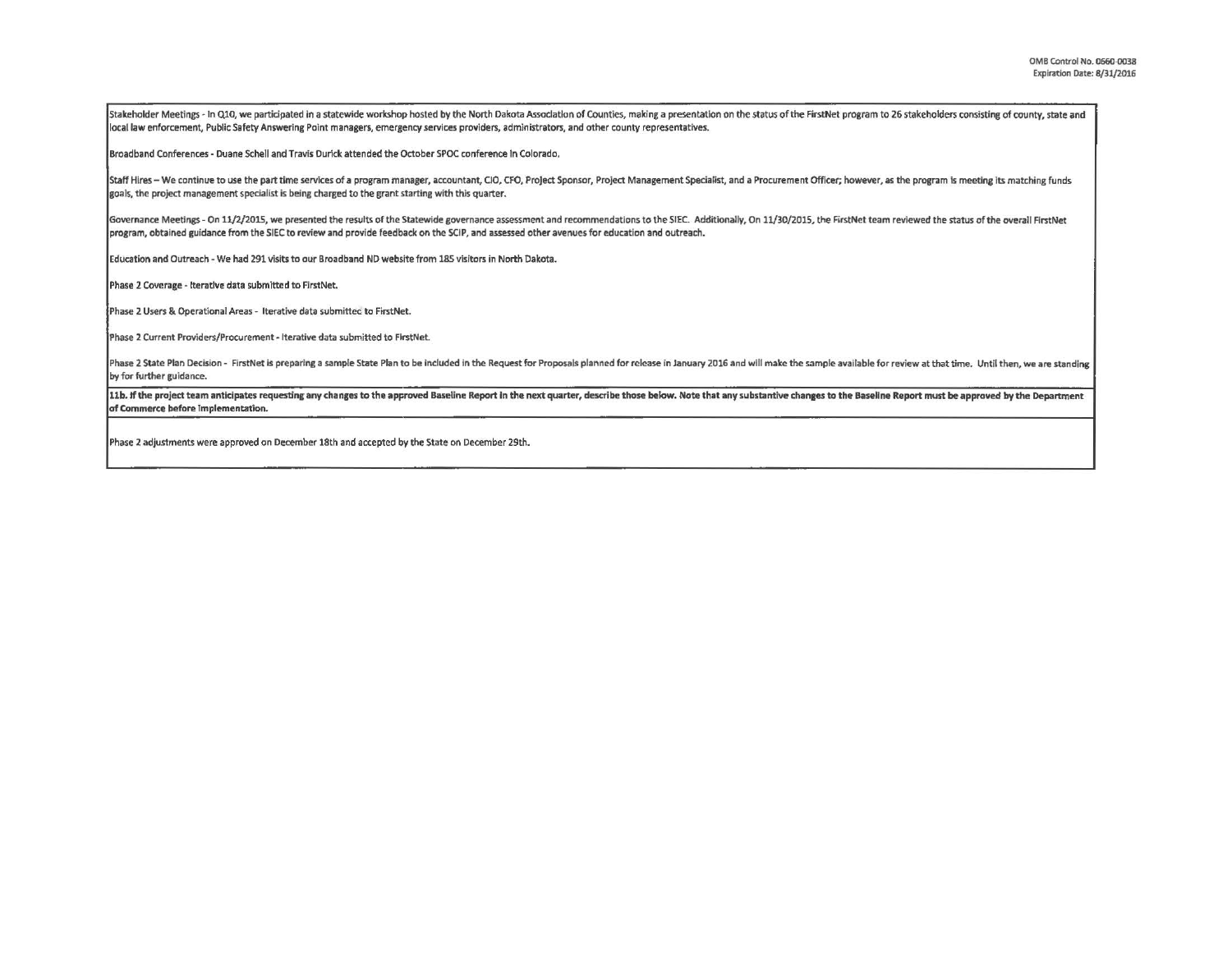| 11c. Provide any other Information that would be useful to NTIA as it assesses this project's progress.                                                                                                                        |                            |                      |                                                                         |                      |                                      |                   |                 |                                                                                                                                        |                                                                      |
|--------------------------------------------------------------------------------------------------------------------------------------------------------------------------------------------------------------------------------|----------------------------|----------------------|-------------------------------------------------------------------------|----------------------|--------------------------------------|-------------------|-----------------|----------------------------------------------------------------------------------------------------------------------------------------|----------------------------------------------------------------------|
| The program team made minor modifications to the Q9 data submission after the October meeting and resubmitted a final report to FirstNet. The workshop hosted by the North Dakota Association of Countles was both individuall |                            |                      |                                                                         |                      |                                      |                   |                 |                                                                                                                                        |                                                                      |
| collectively successful in that it clarified the synergy of FirstNet Broadband with Next Generation 911 and Land Mobile Radio systems within the State. This improved attendee understanding of how FirstNet would facilitate  |                            |                      |                                                                         |                      |                                      |                   |                 |                                                                                                                                        |                                                                      |
| awareness prior to arriving on scene and the ability of PSAP dispatchers to designate timely response to incidents. The program will be transitioning to a new program manager in the next quarter, utilizing an interim, or a |                            |                      |                                                                         |                      |                                      |                   |                 |                                                                                                                                        |                                                                      |
| manager until a permanent replacement is hired. The interim program manager was brought on board this quarter and spent time with the departing program manager to ensure a seamless transition. Once a permanent program      |                            |                      |                                                                         |                      |                                      |                   |                 |                                                                                                                                        |                                                                      |
| manager is hired, ND ITD will reassess the need for continued support from the interim program manager/project manager.                                                                                                        |                            |                      |                                                                         |                      |                                      |                   |                 |                                                                                                                                        |                                                                      |
| 11d. Describe any success stories or best practices you have identified. Please be as specific as possible.                                                                                                                    |                            |                      |                                                                         |                      |                                      |                   |                 |                                                                                                                                        |                                                                      |
| 12. Personnel                                                                                                                                                                                                                  |                            |                      |                                                                         |                      |                                      |                   |                 |                                                                                                                                        |                                                                      |
| 12a. If the project is not fully staffed, describe how any lack of staffing may impact the project's time line and when the project will be fully staffed.                                                                     |                            |                      |                                                                         |                      |                                      |                   |                 |                                                                                                                                        |                                                                      |
| The project is fully staffed.                                                                                                                                                                                                  |                            |                      |                                                                         |                      |                                      |                   |                 |                                                                                                                                        |                                                                      |
| 12b. Staffing Table                                                                                                                                                                                                            |                            |                      |                                                                         |                      |                                      |                   |                 |                                                                                                                                        |                                                                      |
| <b>Job Title</b>                                                                                                                                                                                                               | FTE%                       |                      |                                                                         |                      | Project (s) Assigned                 |                   |                 |                                                                                                                                        | Change                                                               |
|                                                                                                                                                                                                                                |                            |                      |                                                                         |                      |                                      |                   |                 |                                                                                                                                        |                                                                      |
| <b>Program Manager</b>                                                                                                                                                                                                         | 50                         |                      | Development of program activites and oversight of Subcontractors        |                      |                                      |                   |                 | Current program manager<br>will depart on Jan 1, 2016;<br>project manager will be<br>acting until a permanent<br>replacement is hired. |                                                                      |
|                                                                                                                                                                                                                                |                            |                      |                                                                         |                      |                                      |                   |                 |                                                                                                                                        | Additional effort as part                                            |
| <b>Project Sponsor</b>                                                                                                                                                                                                         | $\mathbf{9}$               |                      | Oversight of Program Manager and Subrecipient, steering of project      |                      |                                      |                   |                 |                                                                                                                                        | of transition occurring Jan<br>1, 2016.                              |
| CIO                                                                                                                                                                                                                            | $\mathbf{o}$               |                      | Oversight of project, interface with Governor's Office                  |                      |                                      |                   |                 |                                                                                                                                        | No Change                                                            |
| CFO                                                                                                                                                                                                                            | 0                          |                      | Oversight of financial planning, tracking, and reporting practices      |                      |                                      |                   |                 |                                                                                                                                        | No Change                                                            |
| Accountant                                                                                                                                                                                                                     | $\Omega$                   |                      | Execution of financial tracking, and reporting practices                |                      |                                      |                   |                 |                                                                                                                                        | No Change                                                            |
| <b>Project Management</b><br>Specialist                                                                                                                                                                                        | 14                         |                      | Management of project management processes                              |                      |                                      |                   |                 |                                                                                                                                        | Additional effort as part<br>of transition occurring Jan<br>1, 2016. |
| <b>Procurement Officer</b>                                                                                                                                                                                                     | 0                          |                      | Develop, implement, and oversight of contract for subrecipient services |                      |                                      |                   |                 |                                                                                                                                        | No Change                                                            |
| 13. Subcontracts (Vendors and/or Subrecipients)                                                                                                                                                                                |                            |                      |                                                                         |                      |                                      |                   |                 |                                                                                                                                        |                                                                      |
| 13a. Subcontracts Table - include all subcontractors. The totals from this table must equal the "Subcontracts Total" in Question 14f.                                                                                          |                            |                      |                                                                         |                      |                                      |                   |                 |                                                                                                                                        |                                                                      |
| Name                                                                                                                                                                                                                           | <b>Subcontract Purpose</b> |                      | Type<br>(Vendor/Subrec.)                                                | RFP/RFQ Issued (Y/N) | Contract<br><b>Executed</b><br>(Y/N) | <b>Start Date</b> | <b>End Date</b> | Totai Federal Funds<br><b>Allocated</b>                                                                                                | <b>Total Matching Funds</b><br><b>Allocated</b>                      |
| Televate, LLC                                                                                                                                                                                                                  |                            | <b>SLIGP Support</b> | Vendor                                                                  | Y                    | Y                                    | 10/15/2013        | 12/31/2018      | \$810,955                                                                                                                              | \$0.00                                                               |
| Agency MABU                                                                                                                                                                                                                    | Design report              |                      | Vendor                                                                  | $\mathsf{N}$         | Y                                    | 4/1/2014          | 5/1/2014        | \$373.53                                                                                                                               | \$0.00                                                               |
|                                                                                                                                                                                                                                |                            |                      |                                                                         |                      |                                      |                   |                 |                                                                                                                                        |                                                                      |
|                                                                                                                                                                                                                                |                            |                      |                                                                         |                      |                                      |                   |                 |                                                                                                                                        |                                                                      |
| 13b. Describe any challenges encountered with vendors and/or subrecipients.                                                                                                                                                    |                            |                      |                                                                         |                      |                                      |                   |                 |                                                                                                                                        |                                                                      |
| None.                                                                                                                                                                                                                          |                            |                      |                                                                         |                      |                                      |                   |                 |                                                                                                                                        |                                                                      |